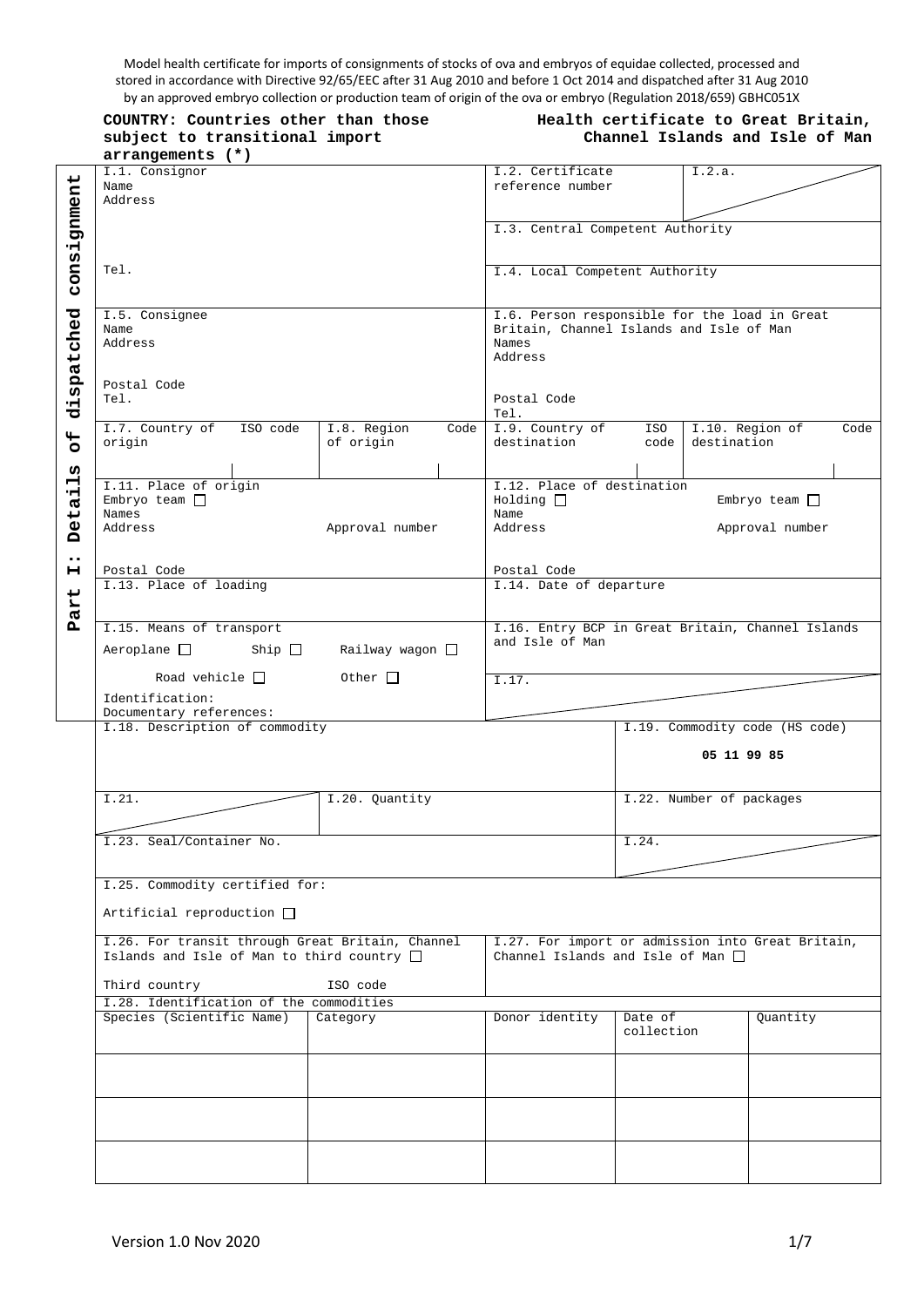# **COUNTRY: Countries other than those subject to transitional import**

|  |  |  |  | Equine ova/embryos – Section B |  |  |
|--|--|--|--|--------------------------------|--|--|
|--|--|--|--|--------------------------------|--|--|

|                  |                                      | arrangements (*)     |                        |                                                               |                                                                                                                                                                                |                             |  |
|------------------|--------------------------------------|----------------------|------------------------|---------------------------------------------------------------|--------------------------------------------------------------------------------------------------------------------------------------------------------------------------------|-----------------------------|--|
|                  |                                      |                      | II. Health information |                                                               | II.a. Certificate                                                                                                                                                              | II.b.                       |  |
| Certification    |                                      |                      |                        |                                                               | reference number                                                                                                                                                               |                             |  |
|                  |                                      |                      |                        |                                                               |                                                                                                                                                                                |                             |  |
|                  |                                      |                      |                        |                                                               |                                                                                                                                                                                |                             |  |
|                  |                                      |                      |                        |                                                               |                                                                                                                                                                                |                             |  |
|                  |                                      |                      |                        |                                                               |                                                                                                                                                                                |                             |  |
|                  |                                      |                      |                        |                                                               |                                                                                                                                                                                | (name of exporting country) |  |
|                  |                                      |                      |                        |                                                               |                                                                                                                                                                                |                             |  |
|                  |                                      | hereby certify that: |                        |                                                               |                                                                                                                                                                                |                             |  |
|                  |                                      |                      |                        |                                                               |                                                                                                                                                                                |                             |  |
|                  |                                      |                      |                        |                                                               |                                                                                                                                                                                |                             |  |
| $\bullet\bullet$ |                                      |                      |                        | II.1. The ova $({}^{1})$ /embryos $({}^{1})$ described above: |                                                                                                                                                                                |                             |  |
| н                |                                      |                      |                        |                                                               |                                                                                                                                                                                |                             |  |
| н                |                                      |                      |                        |                                                               |                                                                                                                                                                                |                             |  |
|                  |                                      |                      |                        |                                                               | II.1.2. were collected $(1)$ /produced $(1)$ by the team $(3)$ described in Box I.11,                                                                                          |                             |  |
| Part             |                                      |                      |                        |                                                               | which has been approved and supervised in accordance with Chapter I(III) of                                                                                                    |                             |  |
|                  |                                      |                      |                        |                                                               | Annex D to Directive 92/65/EEC and is subject to inspection by an official                                                                                                     |                             |  |
|                  |                                      |                      |                        | veterinarian at least once every calendar year;               |                                                                                                                                                                                |                             |  |
|                  |                                      |                      |                        |                                                               | II.1.3. were collected $(1)$ /produced $(1)$ , processed and stored in accordance with                                                                                         |                             |  |
|                  |                                      |                      |                        |                                                               | the requirements of Chapter III(II) of Annex D to Directive 92/65/EEC;                                                                                                         |                             |  |
|                  |                                      |                      |                        |                                                               |                                                                                                                                                                                |                             |  |
|                  |                                      |                      |                        |                                                               |                                                                                                                                                                                |                             |  |
|                  |                                      |                      |                        |                                                               | II.1.4. were collected at a place separated from other parts of the premises or holding                                                                                        |                             |  |
|                  |                                      |                      |                        |                                                               | which is in good repair and was cleaned and disinfected prior to the collection;                                                                                               |                             |  |
|                  |                                      |                      |                        |                                                               |                                                                                                                                                                                |                             |  |
|                  |                                      |                      |                        |                                                               | II.1.5. were examined, processed and packed in laboratory facilities which are not                                                                                             |                             |  |
|                  |                                      |                      |                        |                                                               | situated in a zone subject to prohibition or quarantine measures as set out in                                                                                                 |                             |  |
|                  |                                      |                      |                        |                                                               | Box II.I.6, in a section which is separated from the section for storing                                                                                                       |                             |  |
|                  |                                      |                      |                        |                                                               | equipment and materials used in contact with donor animals and from the area                                                                                                   |                             |  |
|                  |                                      |                      |                        | where the donor animals are handled;                          |                                                                                                                                                                                |                             |  |
|                  |                                      |                      |                        |                                                               |                                                                                                                                                                                |                             |  |
|                  | II.1.6. come from donor mares which: |                      |                        |                                                               |                                                                                                                                                                                |                             |  |
|                  |                                      |                      |                        |                                                               |                                                                                                                                                                                |                             |  |
|                  |                                      |                      | II.1.6.1.              |                                                               | were continuously resident for 3 months (or since entry if they                                                                                                                |                             |  |
|                  |                                      |                      |                        |                                                               | were directly imported from a Great Britain during the 3 months period)                                                                                                        |                             |  |
|                  |                                      |                      |                        |                                                               | in the exporting country or, in the case of regionalisation according to                                                                                                       |                             |  |
|                  |                                      |                      |                        |                                                               | Article 13 of Directive 2009/156/EC( $^{8}$ ), in that part of the territory of                                                                                                |                             |  |
|                  |                                      |                      |                        |                                                               | the exporting country which was during that period:                                                                                                                            |                             |  |
|                  |                                      |                      |                        |                                                               |                                                                                                                                                                                |                             |  |
|                  |                                      |                      |                        |                                                               | - not considered to be infected with African horse sickness in                                                                                                                 |                             |  |
|                  |                                      |                      |                        |                                                               | accordance with Article $5(2)(a)$ and (b) of Directive 2009/156/EC,                                                                                                            |                             |  |
|                  |                                      |                      |                        |                                                               |                                                                                                                                                                                |                             |  |
|                  |                                      |                      |                        |                                                               | free from Venezuelan equine encephalomyelitis for at least 2 years,                                                                                                            |                             |  |
|                  |                                      |                      |                        |                                                               | free from glanders and dourine for at least 6 months;                                                                                                                          |                             |  |
|                  |                                      |                      |                        |                                                               |                                                                                                                                                                                |                             |  |
|                  |                                      |                      |                        |                                                               |                                                                                                                                                                                |                             |  |
|                  | $(1)$ either                         |                      | [II.1.6.2]             |                                                               | originated from a country of export which was on the day of collection                                                                                                         |                             |  |
|                  |                                      |                      |                        |                                                               | free of vesicular stomatitis for at least 6 months:                                                                                                                            |                             |  |
|                  |                                      |                      |                        |                                                               |                                                                                                                                                                                |                             |  |
|                  |                                      |                      |                        |                                                               |                                                                                                                                                                                |                             |  |
|                  | $\binom{1}{1}$ or                    |                      | [II.1.6.2]             |                                                               | were tested by a virus neutralisation test for vesicular stomatitis on a                                                                                                       |                             |  |
|                  |                                      |                      |                        |                                                               |                                                                                                                                                                                |                             |  |
|                  |                                      |                      |                        |                                                               | collection, with negative result at a serum dilution of 1 in 12:                                                                                                               |                             |  |
|                  |                                      |                      |                        |                                                               |                                                                                                                                                                                |                             |  |
|                  | $(1)$ either                         |                      | [II.1.6.3]             |                                                               | during the past 30 days prior to collection have been located in holdings                                                                                                      |                             |  |
|                  |                                      |                      |                        |                                                               | under veterinary supervision which fulfilled from the day of collection                                                                                                        |                             |  |
|                  |                                      |                      |                        |                                                               | of ova( $\frac{1}{1}$ ) / embryos( $\frac{1}{1}$ ) until the date of their dispatch the conditions<br>for a holding laid down in Article 4(5) of Directive 2009/156/EC, and in |                             |  |
|                  |                                      |                      |                        | particular: ]                                                 |                                                                                                                                                                                |                             |  |
|                  |                                      |                      |                        |                                                               |                                                                                                                                                                                |                             |  |
|                  |                                      |                      |                        |                                                               |                                                                                                                                                                                |                             |  |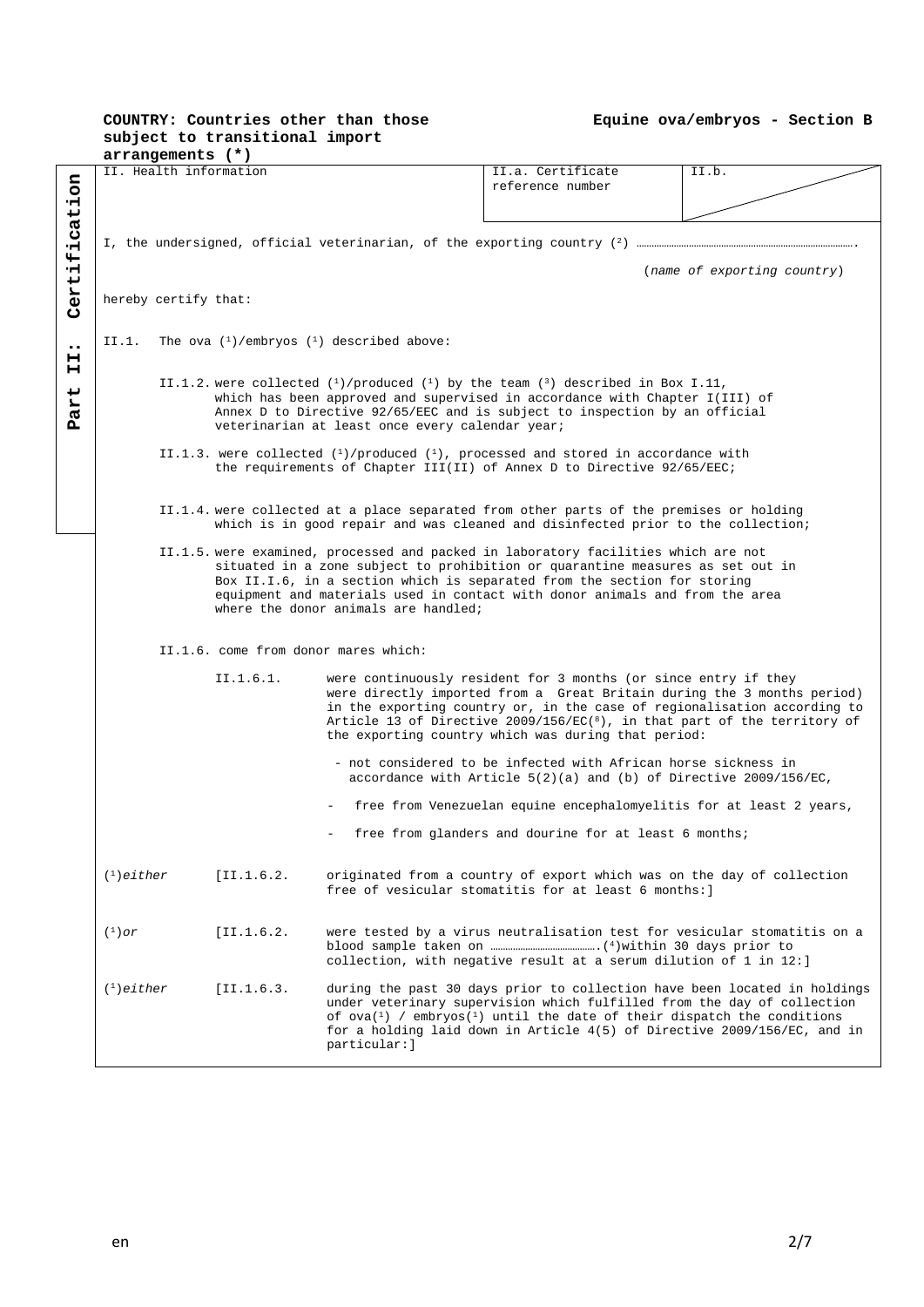## **COUNTRY: Countries other than those subject to transitional import**

**Equine ova/embryos - Section B** 

| arrangements (*)                                                                                                                                                                                                               |                                                                                                                                                                                                                                                                                                      |                                                                                                                                                                                                                                                                                                                                                                                                                                                                                                                                              |  |  |  |  |
|--------------------------------------------------------------------------------------------------------------------------------------------------------------------------------------------------------------------------------|------------------------------------------------------------------------------------------------------------------------------------------------------------------------------------------------------------------------------------------------------------------------------------------------------|----------------------------------------------------------------------------------------------------------------------------------------------------------------------------------------------------------------------------------------------------------------------------------------------------------------------------------------------------------------------------------------------------------------------------------------------------------------------------------------------------------------------------------------------|--|--|--|--|
| II. Health information                                                                                                                                                                                                         |                                                                                                                                                                                                                                                                                                      | II.a. Certificate<br>II.b.<br>reference number                                                                                                                                                                                                                                                                                                                                                                                                                                                                                               |  |  |  |  |
| $(1)$ or                                                                                                                                                                                                                       | [II.1.6.3.                                                                                                                                                                                                                                                                                           | during the past 30 days prior to collection have been located in holdings<br>under veterinary supervision which fulfilled from the day of collection<br>of ova $({}^{1})$ / embryos $({}^{1})$ until, in the case of frozen ova $({}^{1})$ / embryos $({}^{1})$ ,<br>the period of 30 days mandatory storage at approved premises elapsed,<br>the conditions for a holding laid down in Article 4(5) of Directive<br>2009/156/EC, and in particular: ]                                                                                       |  |  |  |  |
| $(1)$ either<br>[II.1.6.3.1]<br>following a case of a disease mentioned below not all the animals of<br>species susceptible to the disease located on the holding were<br>slaughtered or killed and the holding has been free: |                                                                                                                                                                                                                                                                                                      |                                                                                                                                                                                                                                                                                                                                                                                                                                                                                                                                              |  |  |  |  |
|                                                                                                                                                                                                                                |                                                                                                                                                                                                                                                                                                      | from any type of equine encephalomyelitis for at least 6 months,<br>beginning on the day on which the equidae suffering from the disease<br>are slaughtered,                                                                                                                                                                                                                                                                                                                                                                                 |  |  |  |  |
|                                                                                                                                                                                                                                |                                                                                                                                                                                                                                                                                                      | from equine infectious anaemia for at least the period required to<br>obtain a negative result in an agar gel immunodiffusion test (Coggins<br>tests) carried out on samples taken after the infected animals were<br>slaughtered on two occasions 3 months apart from each of the<br>remaining equidae;                                                                                                                                                                                                                                     |  |  |  |  |
|                                                                                                                                                                                                                                |                                                                                                                                                                                                                                                                                                      | from vesicular stomatitis for at least 6 months from the last<br>recorded case,                                                                                                                                                                                                                                                                                                                                                                                                                                                              |  |  |  |  |
|                                                                                                                                                                                                                                |                                                                                                                                                                                                                                                                                                      | from rabies for at least one month from the last recorded case,                                                                                                                                                                                                                                                                                                                                                                                                                                                                              |  |  |  |  |
|                                                                                                                                                                                                                                |                                                                                                                                                                                                                                                                                                      | from anthrax for at least 15 days from the last recorded case, ]                                                                                                                                                                                                                                                                                                                                                                                                                                                                             |  |  |  |  |
| $(1)$ or                                                                                                                                                                                                                       | [I1.1.6.3.1]                                                                                                                                                                                                                                                                                         | following a case of a disease mentioned below all the animals of species<br>susceptible to the disease located in the holding have been slaughtered<br>or killed and the premises disinfected, the holding has been free for at<br>least 30 days from any type of equine encephalomyelitis, equine<br>infectious anaemia, vesicular stomatitis and rabies or 15 days in the<br>case of anthrax, beginning on the day on which following the destruction<br>of the animals the disinfection of the premises was satisfactorily<br>completedi] |  |  |  |  |
|                                                                                                                                                                                                                                | II.1.6.4.                                                                                                                                                                                                                                                                                            | during the past 30 days prior to collection have been kept in holdings<br>each of them having been free from clinical signs of contagious equine<br>metritis for at least 60 days;                                                                                                                                                                                                                                                                                                                                                           |  |  |  |  |
|                                                                                                                                                                                                                                | II.1.6.5.                                                                                                                                                                                                                                                                                            | have not used for natural breeding during at least 30 days<br>prior to the date of collection of ova or embryos and between the date of<br>the first samples referred to in points II.1.6.6 and II.1.6.7 and the<br>date of the collection of ova and embryos;                                                                                                                                                                                                                                                                               |  |  |  |  |
|                                                                                                                                                                                                                                | have been subjected with negative result to an agar-gel immuno-diffusion<br>test (Coggins test) or an ELISA for equine infectious anaemia carried<br>the past 30 days prior to the date of the first collection of ova or<br>embryos and the test was last carried out on a sample of blood taken on |                                                                                                                                                                                                                                                                                                                                                                                                                                                                                                                                              |  |  |  |  |
|                                                                                                                                                                                                                                |                                                                                                                                                                                                                                                                                                      | or embryos were collected (5);                                                                                                                                                                                                                                                                                                                                                                                                                                                                                                               |  |  |  |  |
|                                                                                                                                                                                                                                |                                                                                                                                                                                                                                                                                                      |                                                                                                                                                                                                                                                                                                                                                                                                                                                                                                                                              |  |  |  |  |
|                                                                                                                                                                                                                                |                                                                                                                                                                                                                                                                                                      |                                                                                                                                                                                                                                                                                                                                                                                                                                                                                                                                              |  |  |  |  |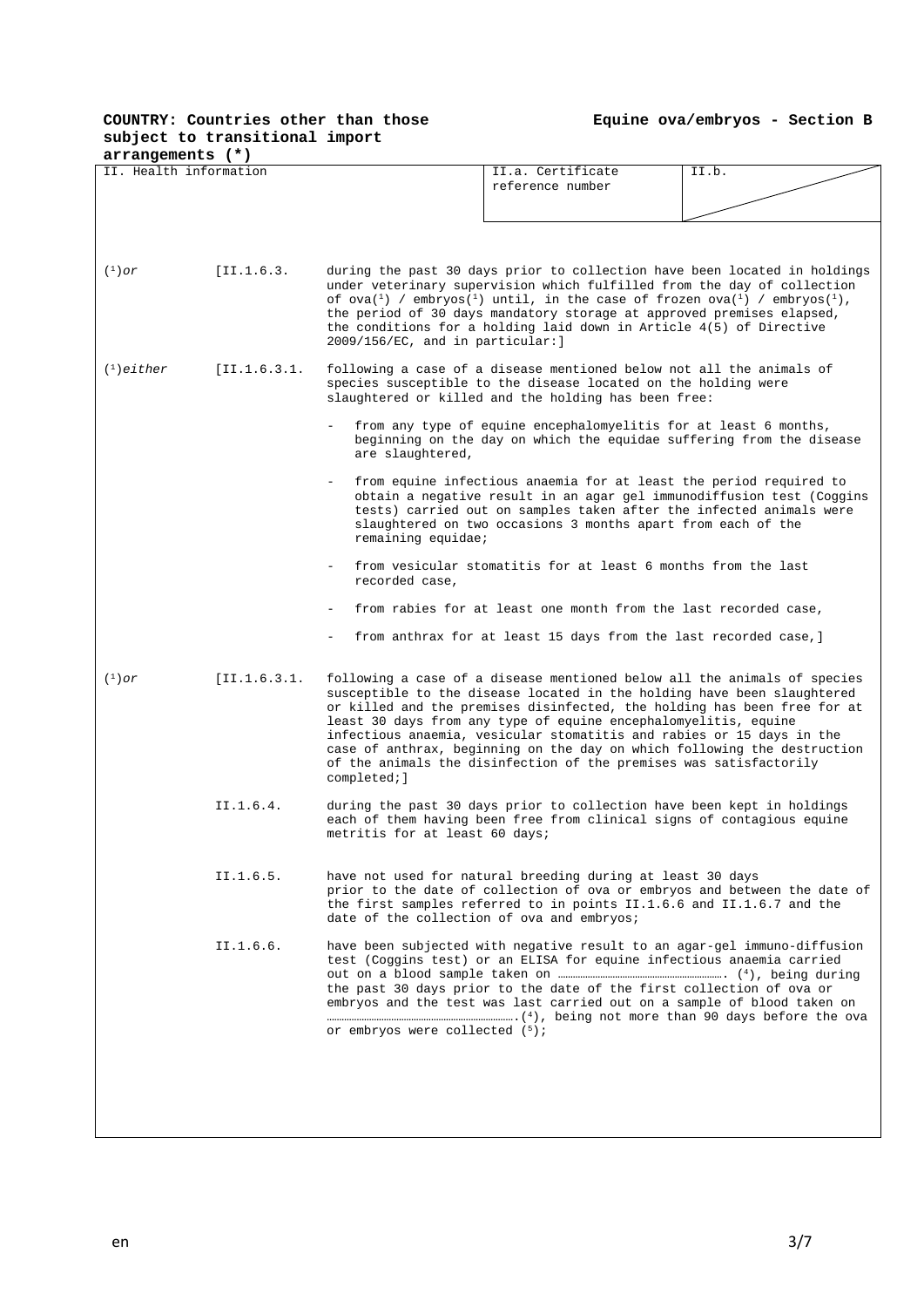## **COUNTRY: Countries other than those subject to transitional import**

**Equine ova/embryos - Section B** 

| arrangements (*)                                                                                                                           |                                                                                                                                                                                                                                                                                                                                                                                                                                                                                                                                                                                                                                                                                                                                                                                                                                                 |  |                                                                                                                                                                                                                                                                                                                                                                                                                                                                                                                      |       |  |  |
|--------------------------------------------------------------------------------------------------------------------------------------------|-------------------------------------------------------------------------------------------------------------------------------------------------------------------------------------------------------------------------------------------------------------------------------------------------------------------------------------------------------------------------------------------------------------------------------------------------------------------------------------------------------------------------------------------------------------------------------------------------------------------------------------------------------------------------------------------------------------------------------------------------------------------------------------------------------------------------------------------------|--|----------------------------------------------------------------------------------------------------------------------------------------------------------------------------------------------------------------------------------------------------------------------------------------------------------------------------------------------------------------------------------------------------------------------------------------------------------------------------------------------------------------------|-------|--|--|
|                                                                                                                                            | II. Health information                                                                                                                                                                                                                                                                                                                                                                                                                                                                                                                                                                                                                                                                                                                                                                                                                          |  | II.a. Certificate                                                                                                                                                                                                                                                                                                                                                                                                                                                                                                    | II.b. |  |  |
|                                                                                                                                            |                                                                                                                                                                                                                                                                                                                                                                                                                                                                                                                                                                                                                                                                                                                                                                                                                                                 |  | reference number                                                                                                                                                                                                                                                                                                                                                                                                                                                                                                     |       |  |  |
|                                                                                                                                            |                                                                                                                                                                                                                                                                                                                                                                                                                                                                                                                                                                                                                                                                                                                                                                                                                                                 |  |                                                                                                                                                                                                                                                                                                                                                                                                                                                                                                                      |       |  |  |
|                                                                                                                                            |                                                                                                                                                                                                                                                                                                                                                                                                                                                                                                                                                                                                                                                                                                                                                                                                                                                 |  |                                                                                                                                                                                                                                                                                                                                                                                                                                                                                                                      |       |  |  |
|                                                                                                                                            |                                                                                                                                                                                                                                                                                                                                                                                                                                                                                                                                                                                                                                                                                                                                                                                                                                                 |  |                                                                                                                                                                                                                                                                                                                                                                                                                                                                                                                      |       |  |  |
|                                                                                                                                            | II.1.6.7.                                                                                                                                                                                                                                                                                                                                                                                                                                                                                                                                                                                                                                                                                                                                                                                                                                       |  | have been subjected to an agent identification test for contagious equine<br>metritis by isolation of Taylorella equigenitalis after a cultivation of<br>7 to 14 days carried out with negative results in each case on samples<br>taken during the past 30 days prior to the date of the first collection<br>of ova or embryos from mucosal surfaces of the clitoral fossa and<br>clitoral sinuses on two consecutives oestrus periods on<br>an additional culture specimen taken during one of the oestrus periods |       |  |  |
|                                                                                                                                            |                                                                                                                                                                                                                                                                                                                                                                                                                                                                                                                                                                                                                                                                                                                                                                                                                                                 |  |                                                                                                                                                                                                                                                                                                                                                                                                                                                                                                                      |       |  |  |
|                                                                                                                                            |                                                                                                                                                                                                                                                                                                                                                                                                                                                                                                                                                                                                                                                                                                                                                                                                                                                 |  |                                                                                                                                                                                                                                                                                                                                                                                                                                                                                                                      |       |  |  |
|                                                                                                                                            | II.1.6.8.<br>to the best of my knowledge and as far as I can ascertain, have not been<br>in contact with equidae suffering from an infectious or contagious<br>disease during the 15 days immediately preceding the collection;                                                                                                                                                                                                                                                                                                                                                                                                                                                                                                                                                                                                                 |  |                                                                                                                                                                                                                                                                                                                                                                                                                                                                                                                      |       |  |  |
|                                                                                                                                            | II.1.6.9.                                                                                                                                                                                                                                                                                                                                                                                                                                                                                                                                                                                                                                                                                                                                                                                                                                       |  | have on the day of collection of ova $\binom{1}{1}$ embryos $\binom{1}{1}$ not shown clinical<br>signs of an infectious or contagious disease;                                                                                                                                                                                                                                                                                                                                                                       |       |  |  |
|                                                                                                                                            | II.1.7. were collected $(1)$ /produced $(1)$ after the date on which the embryo collection $(1)$<br>/production $(^1)$ team described in Box I.11 was approved by the competent authority of<br>the exporting country;                                                                                                                                                                                                                                                                                                                                                                                                                                                                                                                                                                                                                          |  |                                                                                                                                                                                                                                                                                                                                                                                                                                                                                                                      |       |  |  |
|                                                                                                                                            |                                                                                                                                                                                                                                                                                                                                                                                                                                                                                                                                                                                                                                                                                                                                                                                                                                                 |  | II.1.8. were processed and stored under approved conditions for at least 30 days immediately<br>after their collection $(1)$ /production $(1)$ , and were transported under conditions which<br>satisfy the terms laid down in Chapter III (II) of Annex D to Directive 92/65/EEC;                                                                                                                                                                                                                                   |       |  |  |
| II.2.                                                                                                                                      | The embryos described above were conceived by artificial insemination $(1)/as$ a result of in<br>vitro fertilisation $(1)$ using semen meeting the requirements of Directive 92/65/EEC and coming<br>from semen collection centres approved in accordance with Article $11(2)$ or $17(3)(b)$ of<br>Directive 92/65/EEC and located respectively in Great Britain or in a third country or parts of<br>the territory of third country listed in columns 2 and 4 of Annex 1 to Commission Implementing<br>Regulation (EU) 2018/659 from which the import of equine semen collected from registered<br>horses, registered equidae or equidae for breeding and production is authorised in accordance<br>with Article 4 of Commission Implementing Regulation (EU) 2018/659 and indicated in columns<br>11,12 and 13 of Annex 1 thereto. $(6)(7)$ ; |  |                                                                                                                                                                                                                                                                                                                                                                                                                                                                                                                      |       |  |  |
| II.3.                                                                                                                                      | The ova used for in vitro production of the embryos described above comply with the<br>requirements of Annex D to Directive 92/65/EEC and in particular the requirements set up in<br>points II.1.1 to II.1.8 of this certificate $(1)$ .                                                                                                                                                                                                                                                                                                                                                                                                                                                                                                                                                                                                       |  |                                                                                                                                                                                                                                                                                                                                                                                                                                                                                                                      |       |  |  |
| Notes                                                                                                                                      |                                                                                                                                                                                                                                                                                                                                                                                                                                                                                                                                                                                                                                                                                                                                                                                                                                                 |  |                                                                                                                                                                                                                                                                                                                                                                                                                                                                                                                      |       |  |  |
| (*) Those countries subject to the transitional import arrangements include: an EU member State;<br>Liechtenstein; Norway and Switzerland. |                                                                                                                                                                                                                                                                                                                                                                                                                                                                                                                                                                                                                                                                                                                                                                                                                                                 |  |                                                                                                                                                                                                                                                                                                                                                                                                                                                                                                                      |       |  |  |
|                                                                                                                                            | References to European Union legislation within this certificate are references to direct EU<br>legislation which has been retained in Great Britain (retained EU law as defined in the European Union<br>(Withdrawal) Act 2018).                                                                                                                                                                                                                                                                                                                                                                                                                                                                                                                                                                                                               |  |                                                                                                                                                                                                                                                                                                                                                                                                                                                                                                                      |       |  |  |
|                                                                                                                                            |                                                                                                                                                                                                                                                                                                                                                                                                                                                                                                                                                                                                                                                                                                                                                                                                                                                 |  | References to Great Britain in this certificate include Channel Islands and Isle of Man.                                                                                                                                                                                                                                                                                                                                                                                                                             |       |  |  |
|                                                                                                                                            |                                                                                                                                                                                                                                                                                                                                                                                                                                                                                                                                                                                                                                                                                                                                                                                                                                                 |  |                                                                                                                                                                                                                                                                                                                                                                                                                                                                                                                      |       |  |  |